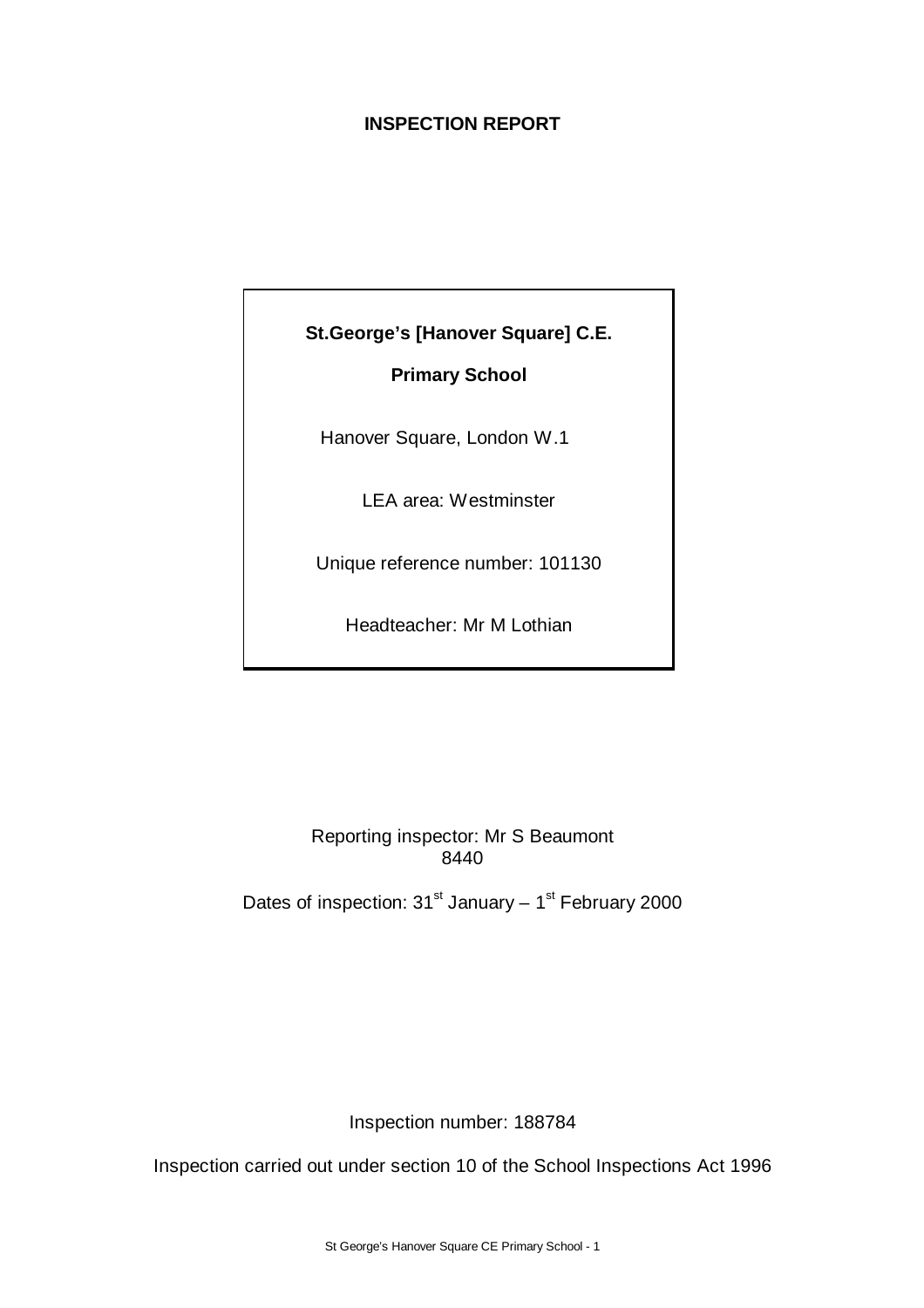## © Crown copyright 2000

This report may be reproduced in whole or in part for non-commercial educational purposes, provided that all extracts quoted are reproduced verbatim without adaptation and on condition that the source and date thereof are stated.

Further copies of this report are obtainable from the school. Under the School Inspections Act 1996, the school must provide a copy of this report and/or its summary free of charge to certain categories of people. A charge not exceeding the full cost of reproduction may be made for any other copies supplied.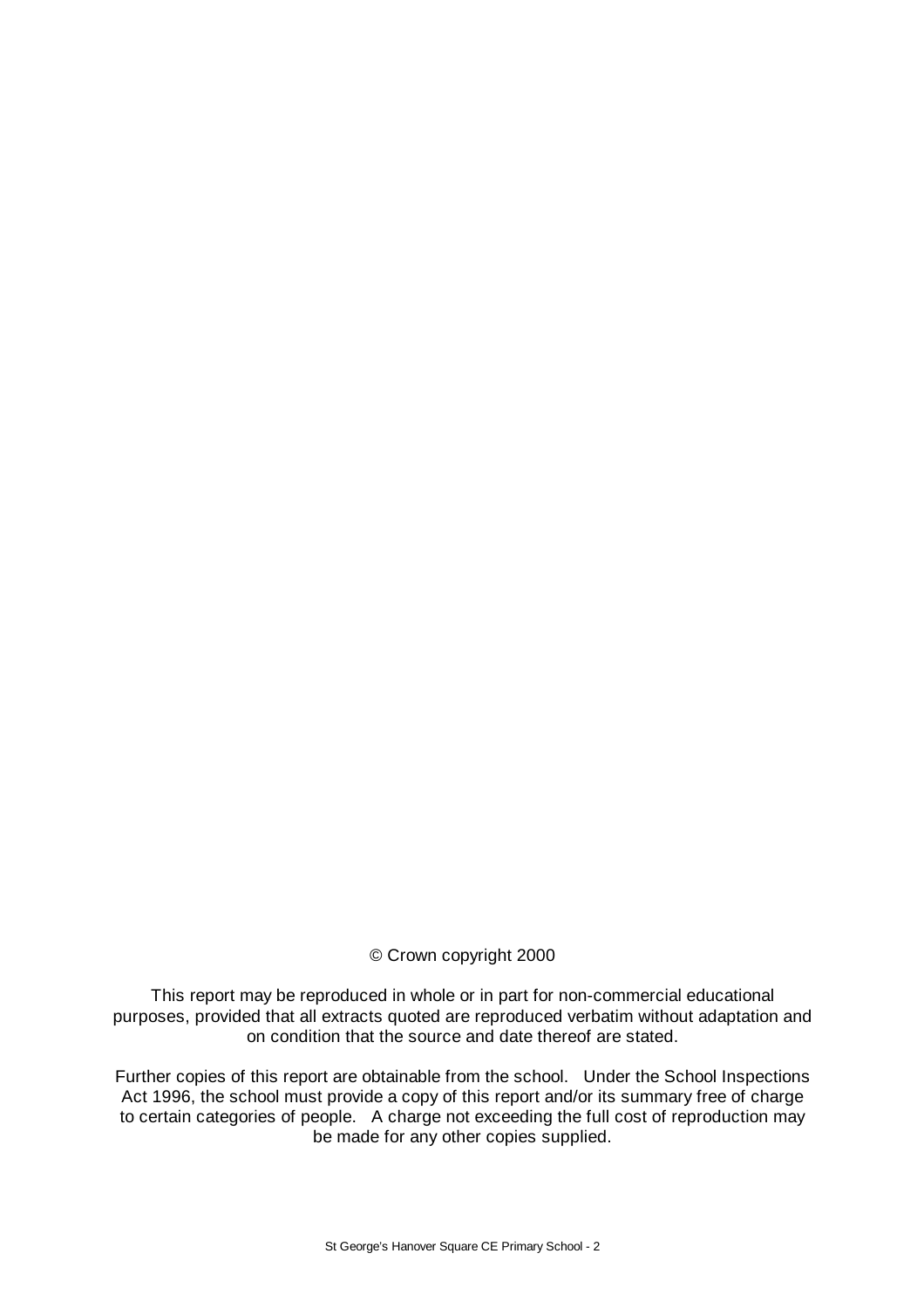# **INFORMATION ABOUT THE SCHOOL**

| Type of school:              | Infant and Junior                              |
|------------------------------|------------------------------------------------|
| School category:             | <b>Voluntary Aided</b>                         |
| Age range of pupils:         | $4 - 11$                                       |
| Gender of pupils:            | Mixed                                          |
| School address:              | South Street,<br>Mayfair,<br>London            |
| Postcode                     | <b>W1Y5PD</b>                                  |
| Telephone number:            | 0207 629 1196                                  |
| Fax number:                  | 0207 641 4920                                  |
| Appropriate authority:       | The Governing Body                             |
| Name of chair of governors:  | Reverend Prebendary W M Atkins                 |
| Date of previous inspection: | 16 <sup>th</sup> - 19 <sup>th</sup> April 1996 |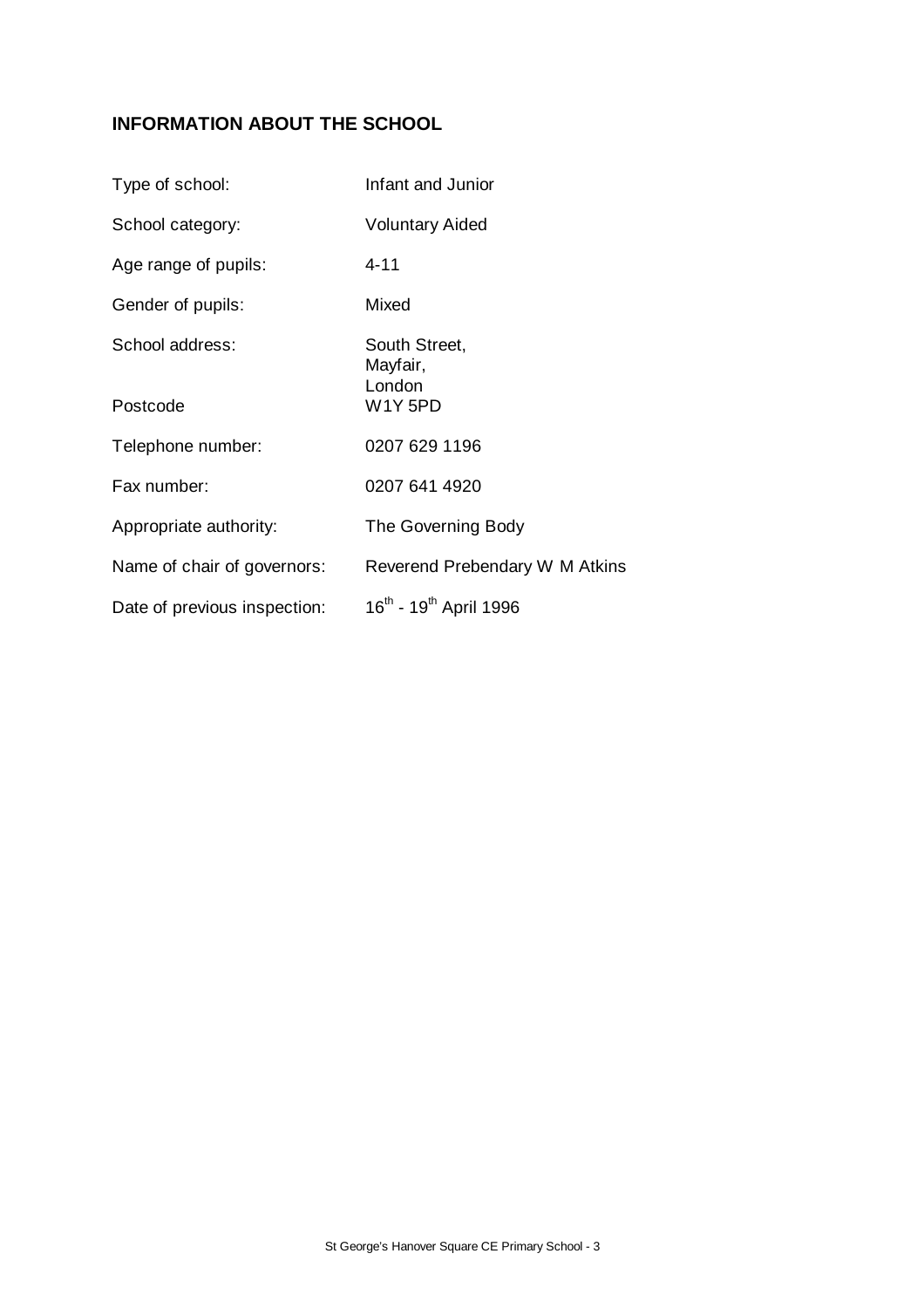# **INFORMATION ABOUT THE INSPECTION TEAM**

| <b>Team members</b> |                      |  |  |
|---------------------|----------------------|--|--|
| S.Beaumont          | Registered inspector |  |  |
| G.Humphrey          | Lay inspector        |  |  |
| M.Cox               | Team inspector       |  |  |

The inspection contractor was:

Capital Inspections, Chaucer Building, Canterbury Road, Morden, Surrey SM4 6PX

Any concerns or complaints about the inspection or the report should be raised with the inspection contractor. Complaints that are not satisfactorily resolved by the contractor should be raised with OFSTED by writing to:

> The Registrar Inspection Quality Division The Office for Standards in Education Alexandra House 33 Kingsway London WC2B 6SE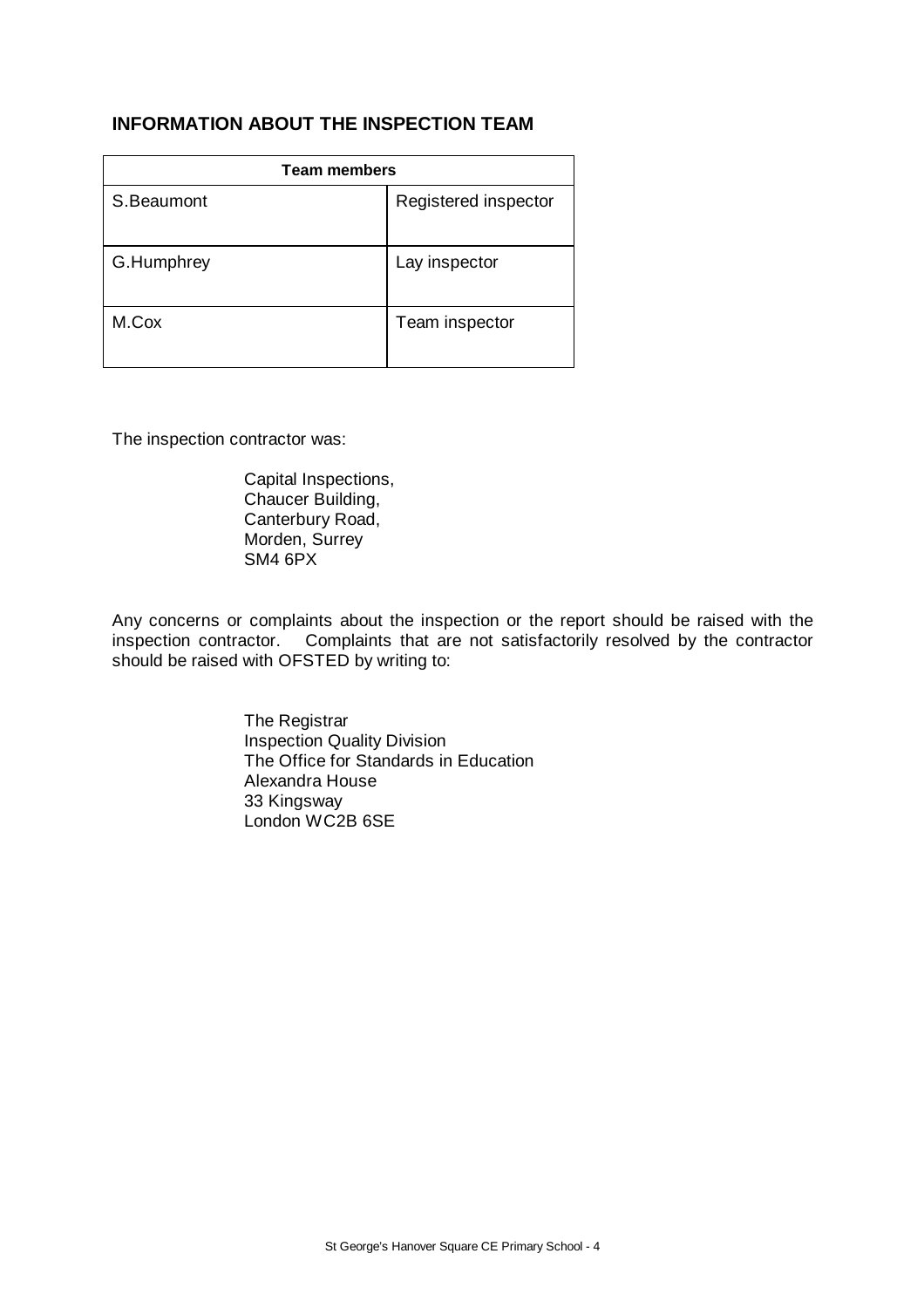## **REPORT CONTENTS**

Page

**PART A: SUMMARY OF THE REPORT 6 - 9**

Information about the school How good the school is What the school does well What could be improved How the school has improved since its last inspection **Standards** Pupils' attitudes and values Teaching and learning Other aspects of the school How well the school is led and managed Parents' and carers' views of the school

## **PART B: COMMENTARY**

### **WHAT THE SCHOOL DOES WELL 10 - 12**

Attainment in mathematics and English, particularly speaking and writing is very high.

Overall there is very good teaching, notably in the reception class and for pupils aged five to seven and in Year 6. Over half the lessons inspected were very good or excellent**.**

All who work in the school have very high expectations of pupils and they gain a good response from them.

There is a very good ethos in which pupils feel secure and valued and through which they gain traditional values.

#### **WHAT COULD BE IMPROVED 12 - 13**

Teaching and use of information technology throughout the school

Organisation of the teaching of science so that pupils reach their potential.

#### **WHAT SHOULD THE SCHOOL DO TO IMPROVE FURTHER? 13**

#### **PART C: SCHOOL DATA AND INDICATORS 14 - 17**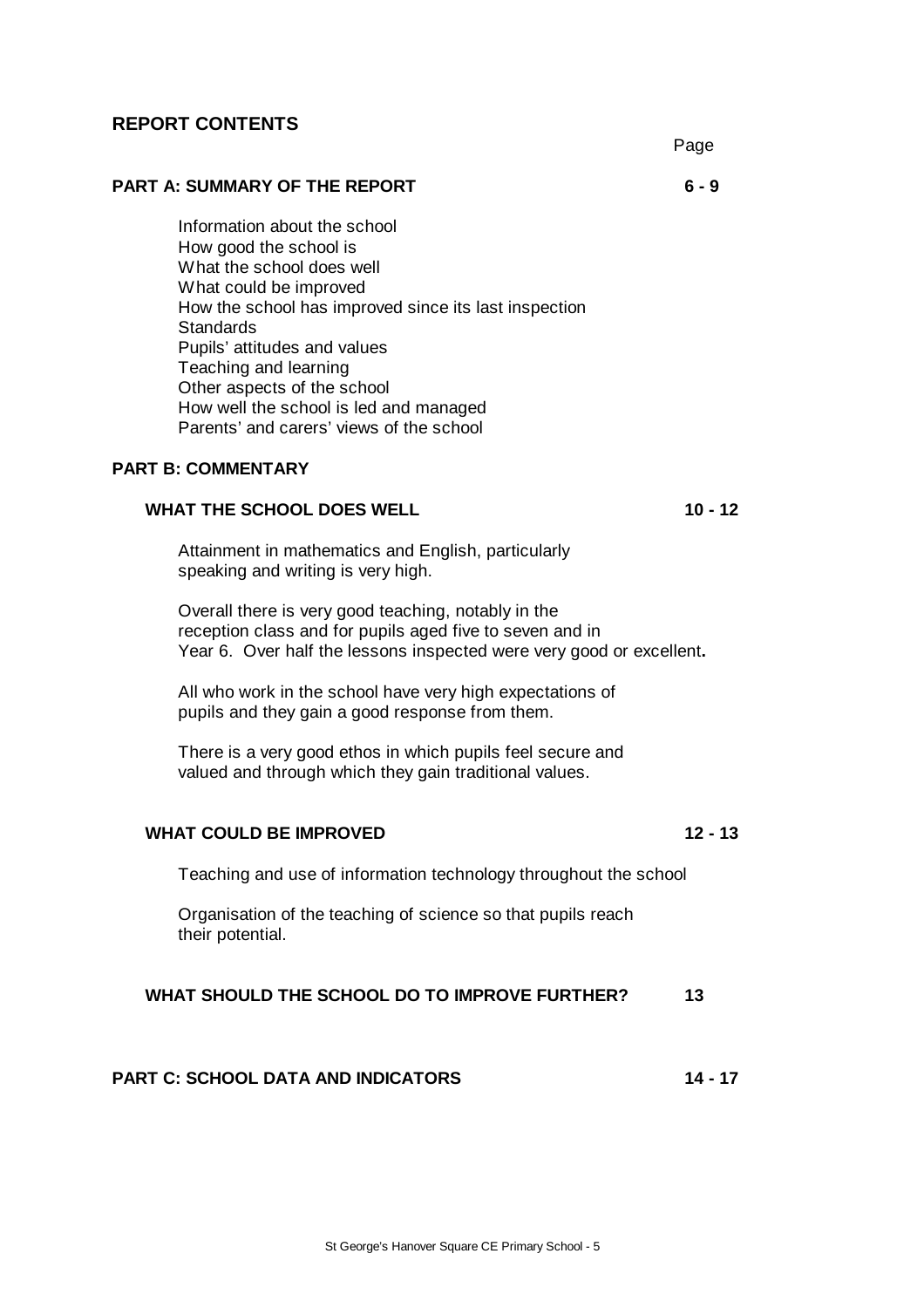# **PART A: SUMMARY OF THE REPORT**

#### **INFORMATION ABOUT THE SCHOOL**

St.George's is a Church of England Primary school, set in the heart of Mayfair, serving local families and some living further away. The school has a long history and prides itself on being a traditional school. There are 182 children on roll and is smaller than most primary schools nationally. The pupils come from families with varied economic and social backgrounds, but it is generally a very favourable area. Children enter the reception class with well-developed learning and social skills. A large proportion of pupils speak English as an additional language and the number of pupils entitled to free school meals is broadly in line with the national average. There are 13 pupils receiving additional outside help for their special educational needs. The school is oversubscribed. Parents choose the school for it's religious background, traditional values and high reputation.

#### **HOW GOOD THE SCHOOL IS**

This is a good school with many very good features. The pupils achieve high standards in English and mathematics. The quality of teaching is very good, there is good management and because the strengths greatly outweigh the weaknesses, it provides good value for money.

#### **What the school does well**

- Attainment in mathematics and English, particularly speaking and writing is very high.
- Overall there is very good teaching, notably in the reception class and for pupils aged five to seven and in Year 6. Over half the lessons inspected were very good or excellent.
- All who work in the school have very high expectations of pupils and they gain a good response from them.
- There is a very good ethos in which pupils feel secure and valued and through which they gain traditional values.

#### **What could be improved**

- Teaching and use of information technology throughout the school
- Organisation of the teaching of science so that pupils reach their potential.

*The areas for improvement will form the basis of the governors' action plan.*

## **HOW THE SCHOOL HAS IMPROVED SINCE ITS LAST INSPECTION**

The school has developed well since the last inspection in April 1996and standards have improved, notably in mathematics and science. The governors are now more fully involved in checking on standards and in determining priorities. Curriculum planning has improved and there has been greater delegation of responsibilities to teachers with subject responsibilities. However, they do not all monitor the quality of teaching in their subjects. Assessment and record keeping are now more consistent. There has been insufficient improvement in providing opportunities for learning through information technology. The school is well placed to continue its improvement and governors and staff are looking to raise standards even further.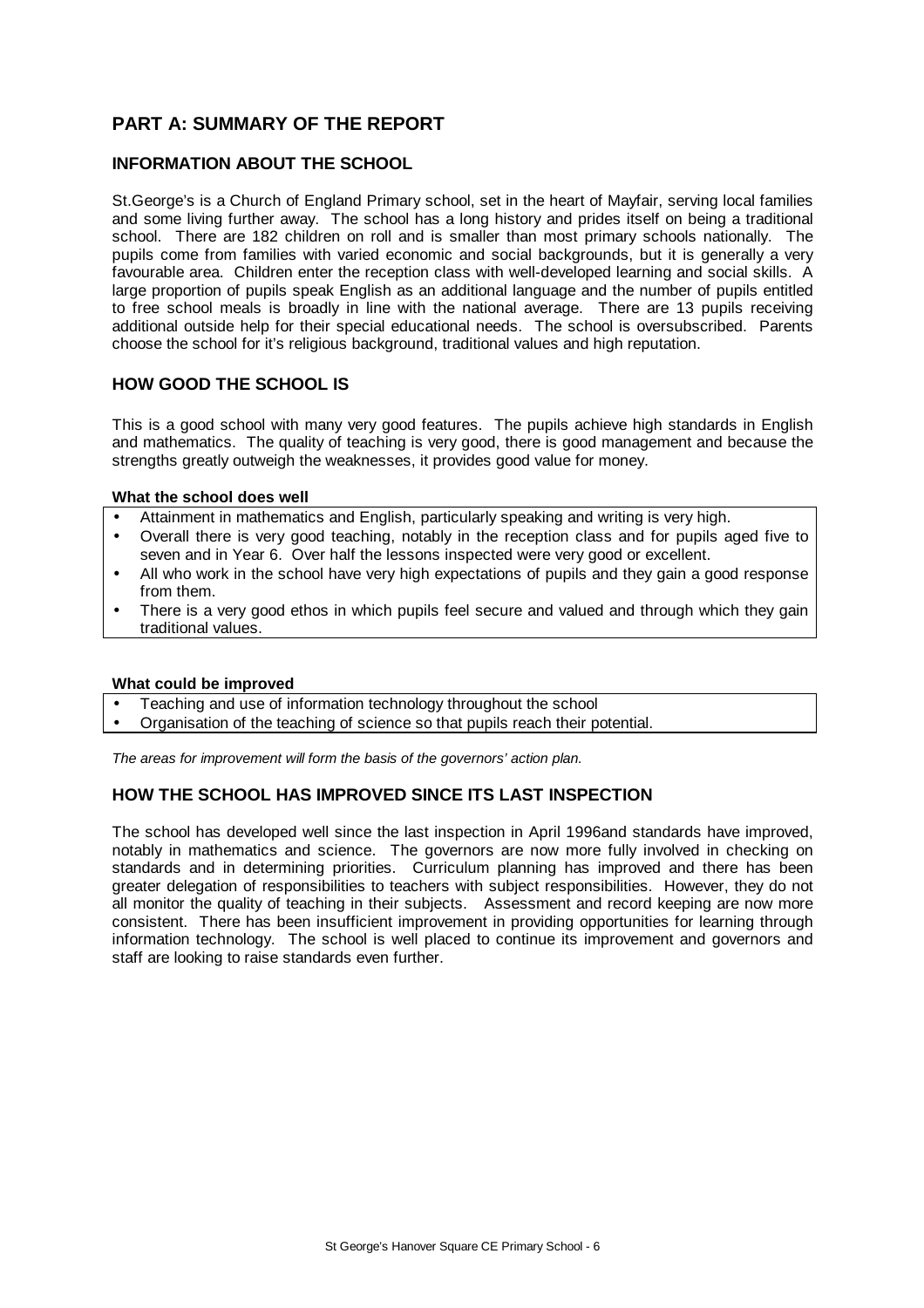## **STANDARDS**

The table shows the standards achieved by 11 year olds based on average point scores in National Curriculum tests.

|                    | compared with |                           |       |      |  |  |
|--------------------|---------------|---------------------------|-------|------|--|--|
| Performance in:    | all schools   | <b>Similar</b><br>schools |       |      |  |  |
|                    | 1997          | 1998                      | 1999  | 1999 |  |  |
| English            | в             | Α                         | $A^*$ | Α    |  |  |
| <b>Mathematics</b> | D             | Α                         | Α     | А    |  |  |
| Science            |               | R                         | R     |      |  |  |



Children enter the school before they are five with skills above those expected nationally. Over half of the children currently in the reception class achieve beyond what is normally expected for their age. At the end of Key Stage 1, standards are very high in writing when compared with schools nationally and with similar schools. Standards in reading and in mathematics are well above the national average and well above those achieved in similar schools. At the end of Key Stage 2, standards in English are well above average when compared with all schools and with schools having similar intakes. Standards in science are above the national average and in line with those attained in similar schools. The percentage of seven year old pupils achieving levels higher than expected for pupils of their age is well above the national average in reading, writing and mathematics. Similarly the percentage of eleven-year-olds achieving higher levels than expected for their age is well above the national average in English and mathematics. The quality of work seen during the inspection confirmed these standards. Pupils of varied levels of attainment make good progress and are being challenged to work to their potential.

Standards have improved over the last three years in line with the national trend, but from a high starting point. The school meets and in some instances exceeds the targets, which are set.

| <b>Aspect</b>                             | <b>Comment</b>                                                                                                                                                                                                                                                                                                                                   |
|-------------------------------------------|--------------------------------------------------------------------------------------------------------------------------------------------------------------------------------------------------------------------------------------------------------------------------------------------------------------------------------------------------|
| Attitudes to the school                   | Pupils enjoy coming to school and are proud to belong to it. They<br>have very good attitudes to learning. They expect to work hard and<br>are not disappointed. They complete the tasks that are set and present<br>their work well. They take on responsibilities well and investigate,<br>research and learn for themselves very effectively. |
| Behaviour, in and out of<br>classrooms    | Pupils behave well. They know the school rules and follow them<br>closely. They are very polite and consider the needs of others.<br>Behaviour on the twisting stairs and in the cramped playgrounds is<br>good.                                                                                                                                 |
| Personal development and<br>relationships | Personal development is very good. Pupils have very good<br>relationships with their teachers and with each other. They work well<br>together and respect each other's differences. They show initiative<br>and carry out their responsibilities conscientiously.                                                                                |
| Attendance                                | Attendance is below the national average, due in part to extended<br>overseas travel. There is no unauthorised absence.                                                                                                                                                                                                                          |

## **PUPILS' ATTITUDES AND VALUES**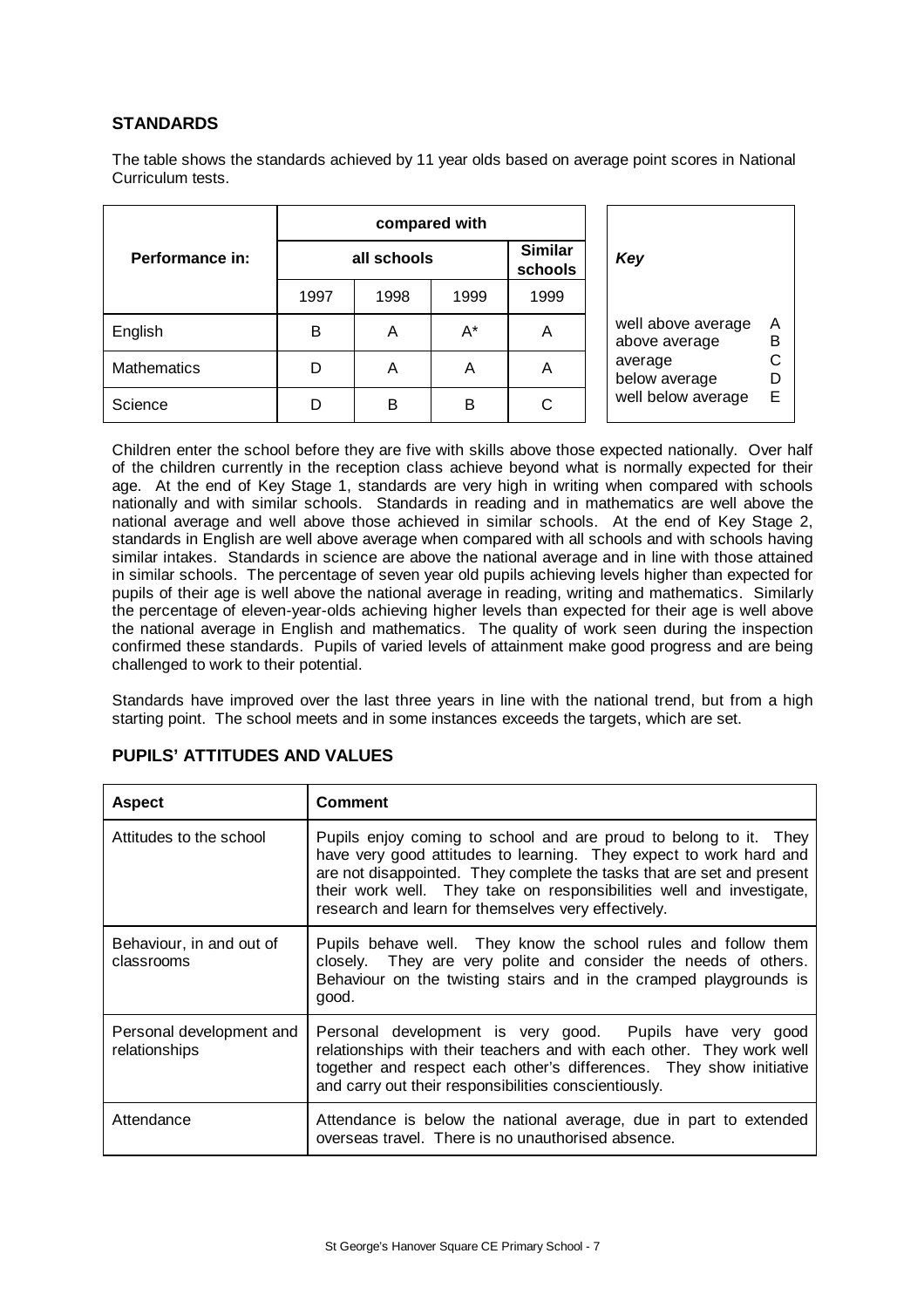### **TEACHING AND LEARNING**

| <b>Teaching of pupils:</b> | aged up to 5 years | Aged 5-7 years | aged 7-11 years |
|----------------------------|--------------------|----------------|-----------------|
| Lessons seen overall       | Very good          | Very good      | Good            |

*Inspectors make judgements about teaching in the range: excellent; very good; good; satisfactory; unsatisfactory; poor; very poor. 'Satisfactory' means that the teaching is adequate and strengths outweigh weaknesses.*

Overall the quality of teaching is very good. Of the 23 lessons inspected, two were excellent, ten very good, five good and one unsatisfactory. All lessons in the reception class were very good. Teaching in Year 2 and in Year 6 is also notably very good. The teaching of English and mathematics is very good throughout the school. There is satisfactory teaching of science. Planning of lessons is good in all lessons and teachers are careful to set work to meet the needs of pupils with different attainment levels. Higher attaining pupils are set challenging tasks and often-taught in separate groups, which improves their performance. Teachers expect highly of pupils and work through their lessons at a brisk pace. The weaknesses are in the control of pupils in a very small number of lessons with the younger pupils in Key Stage 2. Teachers do not always set sufficient homework to extend learning, or use classroom assistants efficiently throughout lessons. The very good quality of teaching ensures that the quality of learning is very good, pupils' academic needs are met and they make good progress.

| <b>Aspect</b>                                                                                        | <b>Comment</b>                                                                                                                                                                                                                                                                                                                                                                                                                                                                                                                                                    |
|------------------------------------------------------------------------------------------------------|-------------------------------------------------------------------------------------------------------------------------------------------------------------------------------------------------------------------------------------------------------------------------------------------------------------------------------------------------------------------------------------------------------------------------------------------------------------------------------------------------------------------------------------------------------------------|
| The quality and range of<br>the curriculum                                                           | The opportunities for learning in the reception class are very good.<br>There is a strong emphasis given to the teaching of English and<br>mathematics throughout the school, which means that a lower priority<br>is given to history, geography and physical education. There is not<br>enough teaching of information technology to meet the requirements of<br>the National Curriculum. There are very few extra-curricular activities,<br>but very good use of the local area and excellent business links result<br>in exciting opportunities for learning. |
| Provision for pupils with<br>special educational needs                                               | Pupils make good progress and meet the targets set for them. Pupils<br>with physical problems are very well integrated into the life of the<br>school.                                                                                                                                                                                                                                                                                                                                                                                                            |
| Provision for pupils with<br>English as an additional<br>language                                    | The school makes good provision, uses its grant effectively and pupils<br>make rapid progress.                                                                                                                                                                                                                                                                                                                                                                                                                                                                    |
| Provision for pupils'<br>personal, including<br>spiritual, moral, social and<br>cultural development | The strong Christian ethos, clear role models provided by staff and<br>precise moral teaching help to ensure that pupils gain a good<br>understanding of their social and moral responsibilities. Opportunities<br>for reflection, including silence, help pupils to develop spiritually.<br>Many visits and other events help pupils' cultural development.                                                                                                                                                                                                      |
| How well the school cares<br>for its pupils                                                          | The school cares for its pupils well, knows them as individuals and<br>monitors their development effectively. Child protection procedures<br>are in place and all who work in the school show concern for each<br>pupil's safety and welfare.                                                                                                                                                                                                                                                                                                                    |

#### **OTHER ASPECTS OF THE SCHOOL**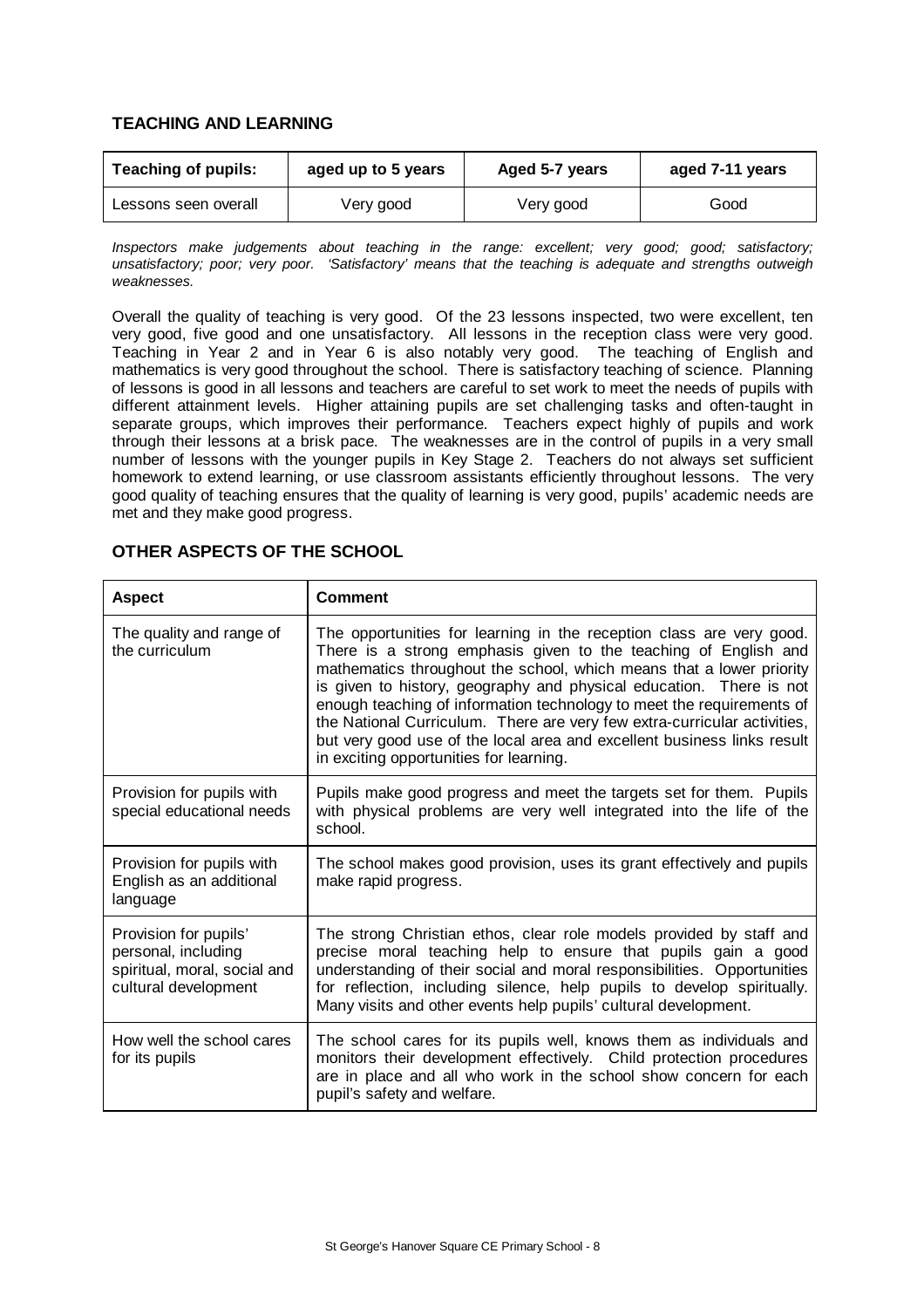## **HOW WELL THE SCHOOL IS LED AND MANAGED**

| <b>Aspect</b>                                                             | <b>Comment</b>                                                                                                                                                                                                                                                                                                                                                                                                                                                                  |
|---------------------------------------------------------------------------|---------------------------------------------------------------------------------------------------------------------------------------------------------------------------------------------------------------------------------------------------------------------------------------------------------------------------------------------------------------------------------------------------------------------------------------------------------------------------------|
| Leadership and<br>management by the<br>headteacher and other key<br>staff | The headteacher provides good, calm and effective leadership. He<br>considers change carefully and then acts with determination.<br>Management is good, other than that the National Curriculum's<br>requirements for information technology are not fully met. The deputy<br>headteacher works very well with the headteacher and carefully<br>analyses standards and performance. Very good teamwork is a very<br>positive feature of the school.                             |
| How well the governors<br>fulfil their responsibilities                   | Governors have a very clear vision for the future of the school. They<br>work very closely with staff, notably in attending an annual two-day<br>residential conference, during which priorities for development are<br>agreed. They act as critical friends and use their specific professional<br>and business skills to further the work of the school.                                                                                                                      |
| The school's evaluation of<br>its performance                             | Governors and staff carefully analyse test results and use these to help<br>bring about change. Good evidence of this is the recent focus given to<br>the teaching of mathematics, leading to marked improvement.<br>Teachers do not monitor each other's teaching sufficiently.                                                                                                                                                                                                |
| The strategic use of<br>resources                                         | Good use is made of available finances, linked to educational<br>priorities. Excellent business links mean that pupils enjoy horse riding<br>in Hyde Park and cookery lessons in a Park Lane Hotel. Sponsorship<br>brings additional learning resources. Teachers are well deployed, but<br>the space in classrooms is not always used efficiently. Administrative<br>support is very good and this helps the school to run smoothly. The<br>school gives good value for money. |

## **PARENTS' AND CARERS' VIEWS OF THE SCHOOL**

| What pleases parents most                     | What parents would like to see improved |
|-----------------------------------------------|-----------------------------------------|
| Children like school.                         | Too little homework.                    |
| Good behaviour.                               | Not enough information about their      |
| High expectations that pupils will work hard. | children's work and progress.           |
| School deals with complaints well.            |                                         |

Inspectors endorse parent's positive comments. Although the amount of homework set is in line with national guidelines, more could be set at more regular intervals for pupils in Key Stage 2. Information given to parents as to what their children will be learning is good and very good in the reception class. Very regular and informative newsletters are produced. Although arrangements for parent's consultations are good and parents can get clear judgements about their children's levels of attainment, reports lack clarity and record mainly only what has been covered. The reports should be improved to include judgement of standards and to set targets for improvement.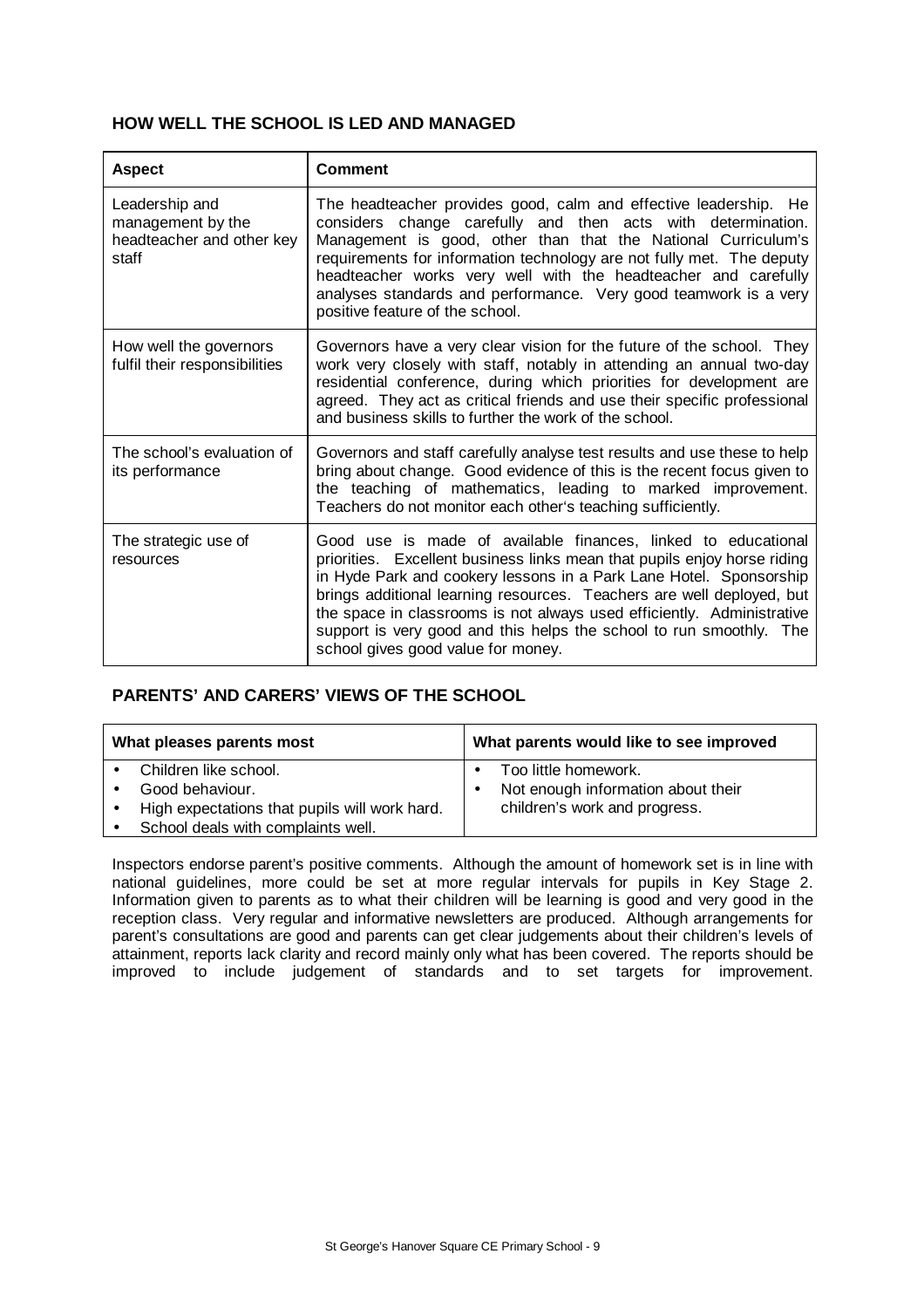## **PART B: COMMENTARY**

### **WHAT THE SCHOOL DOES WELL**

#### **Attainment in mathematics and English, particularly speaking and writing is very high.**

- 1. The pupils achieve very high standards in English and in mathematics in their National Curriculum tests. A high percentage of pupils gain levels that are expected of pupils two years older than themselves.
- 2. From the reception class pupils' experience a high proportion of direct teaching and are required to use their speaking and writing skills creatively and accurately in all subjects. They become very confident speakers and are given many opportunities to express themselves in classroom activities and in drama. Pupils know that they will be listened to. As they grow through the school their speech becomes more persuasive and they learn to construct arguments and to present a particular point of view. They write in a variety of ways and there is evidence of very sensitive poetic expression, for example, in some Year 5 writing, which details their thoughts for the new millennium.
- 3. Writing skills are very well taught throughout the school. In Year 1 the classroom is alive with pupils' writing. They are taught phonics in a systematic way and this helps their spelling. Pupils are required to look very carefully at what is written, as when they compared two differing texts of the "Three Billy Goats Gruff". In all classes teachers plan their work very carefully to match the pupils' differing levels of ability and expect very highly of them in terms of the quality of written work and of how it is presented. All teachers insist that pupils use their investigative and research skills in other subjects and this helps the development of their writing. This was noted particularly in Year 5, where pupils were framing questions to verify historical facts and in Year 6 where pupils were using indexes in books and CD ROMS to gain precise information.
- 4. Teachers place great emphasis on ensuring that pupils understand the principles of arithmetic and can use a variety of methods to solve mathematical problems. Teachers are careful to ask questions such as "can you tell me how you did that?", or "can anyone think of another way of doing it?". Teachers use visual aids and examples of real-life situations to very good effect and this makes learning real.
- 5. Pupils have very good quick and accurate recall of number facts, including multiplication tables and this helps them solve problems confidently. Daily practice with increasingly difficult number combinations helps to extend their skills.
- 6. Teachers set tasks that are challenging and insist they are completed. Teachers are careful to build in revision of work previously covered into what is to be learned. A very good example of this was seen in a Year 6 class, where the properties of reflex angles were built on to what the pupils already knew. Similarly, a group of higher attaining pupils withdrawn from Year 3 were led to see that all triangles had angles, which added up to 180 degrees.
- 7. The high standards in English and mathematics have a very positive effect on the quality of pupils' learning across the curriculum.

#### **Overall there is very good teaching, notably in the reception class and for pupils aged five to seven and in Year 6. Over half the lessons inspected were very good or excellent.**

8. All teachers plan their lessons very well. Each lesson has very clear objectives for what is to be learned and in the best lessons these are shared with the class at the start of the session. Teachers plan different activities to match the needs of all pupils. They use a variety of teaching methods and constantly check on whether pupils have understood what has been introduced. Teachers use questions particularly well to do this.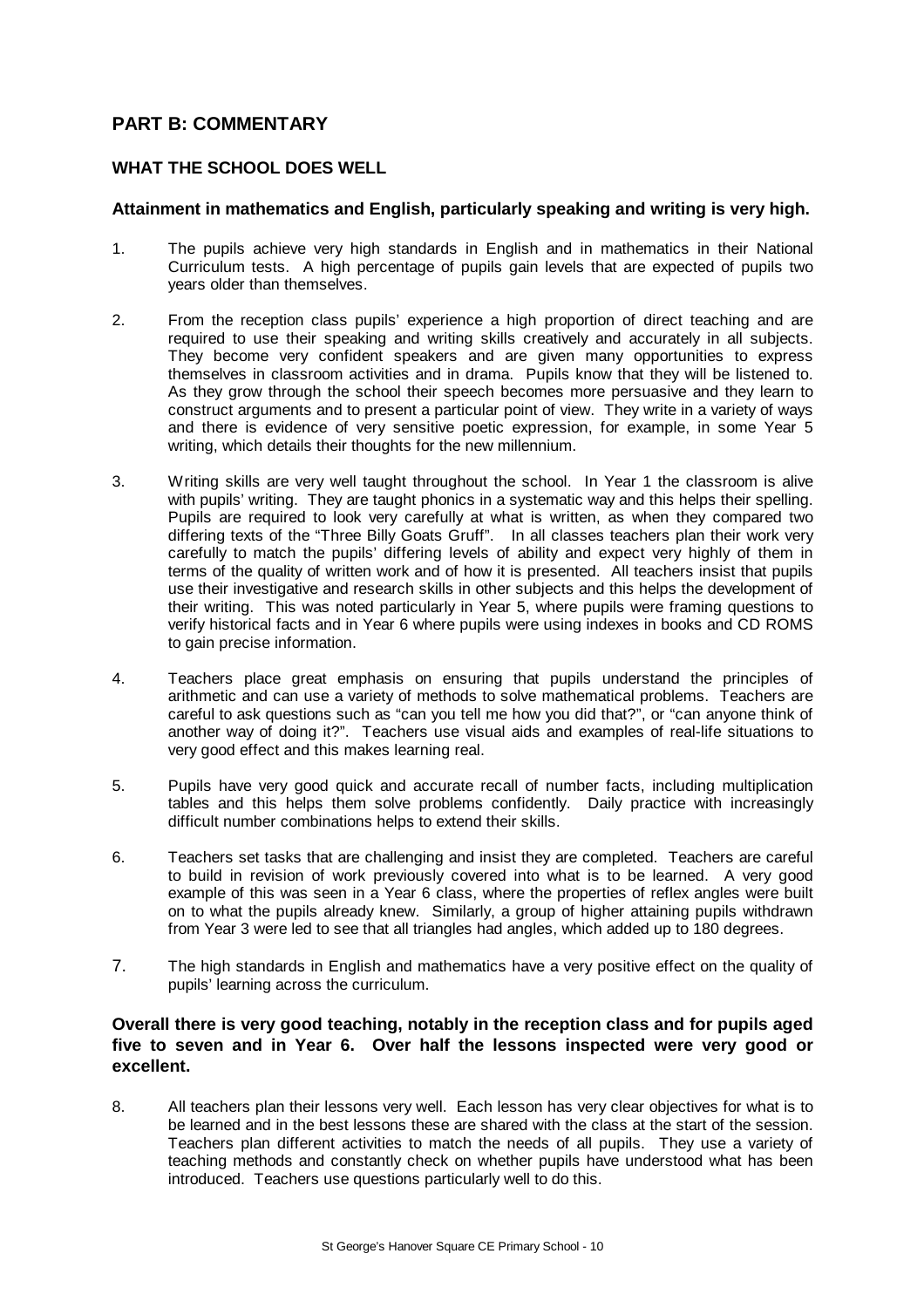- 9. Particularly good teaching is given to higher attaining pupils. Each teacher is aware of pupils with notable talent or high achievement and plans activities to extend their thinking and develop their skills. This is achieved mainly within the classroom setting, but there are examples of regrouping, as where a Year 2 pupil is taught with Year 6 for mathematics and where higher attaining groups from several classes are taught by the mathematics coordinator in the mathematics resource room. "Booster sessions", arranged in the Trinity term, also focus on those pupils who are performing at the top of a level who could be pushed to attain the level above.
- 10. Lessons are given at a good pace and pupils are required to gain their own materials, move quickly between activities and complete their work within the time given. Teachers have good subject knowledge, other than in information technology and they use this well. Teachers are very enthusiastic and this becomes infectious. A good Year 1 dance session involved fully all the pupils, including a pupil with a physical disability, in the story of the Blue Balloon. The teacher's own knowledge and enthusiasm led pupils to use their bodies very well to express light movements very effectively. Her choice of music to extend their sensitivity was excellent and her use of pupils to demonstrate good quality movement helped all to improve their performance. The reception teacher has a very good understanding of how young children learn and uses this to create a very well organised classroom and a carefully structured day. She works very well with the nursery nurse and the high expectations, praise and enthusiasm, which they bring have a very positive effect on the quality of learning and progress that children make.
- 11. The teaching of mathematics and English is notably good throughout the school. In an excellent numeracy lesson in Year 6, the teacher set problems and asked what processes would be involved, then challenged pupils to invent their own and become the teacher of a partner. An excellent demonstration on how to use a protractor was given using an overhead projector and pupils then required to measure angles within one degree of accuracy. Pupils themselves were put into situations and instructed to turn 180, or 360 degrees. Pupils were then invited to give similar instructions and offered challenges such as "move left 270 degrees". Throughout the lesson the teacher used correct mathematical vocabulary and insisted that pupils did so. Throughout the lesson the teachers made pupils think and this had a very positive effect on their learning.

#### **All who work in the school have very high expectations of pupils and they gain a good response from them.**

- 12. The pupils, throughout the school, respond well to the high expectations set by all staff. Relationships between pupils and teachers and amongst the pupils are very good. The pupils respond well to the very good pace set in many of the lessons seen, often with timed tasks, which encourage quick thinking. They eagerly participate in the teacher's rapid and careful questioning sessions planned to evaluate their learning and to extend their knowledge and understanding. Higher attaining pupils are supported well and set challenging tasks, which evoke a very good response and this helps produce very high standards, particularly in English and mathematics.
- 13. Pupils with special educational needs and those learning English as an additional language respond well to the work set and make good progress. Overall, all pupils produce work of good quality, take pride in their work and present it neatly.
- 14. The pupils are very proud of their school. They enjoy coming to school and participate willingly in all that is provided for them. The pupils' behaviour, in lessons and around the school is good. The pupils have good attitudes to learning and want to succeed. They readily take on responsibility for their own learning and by the middle of Key Stage 2, have the ability to research and investigate. Pupils are expected to think for themselves and to use the skills they have acquired, from an early age. Two girls and two boys in Year 6 take on the responsibility of head girl and boy.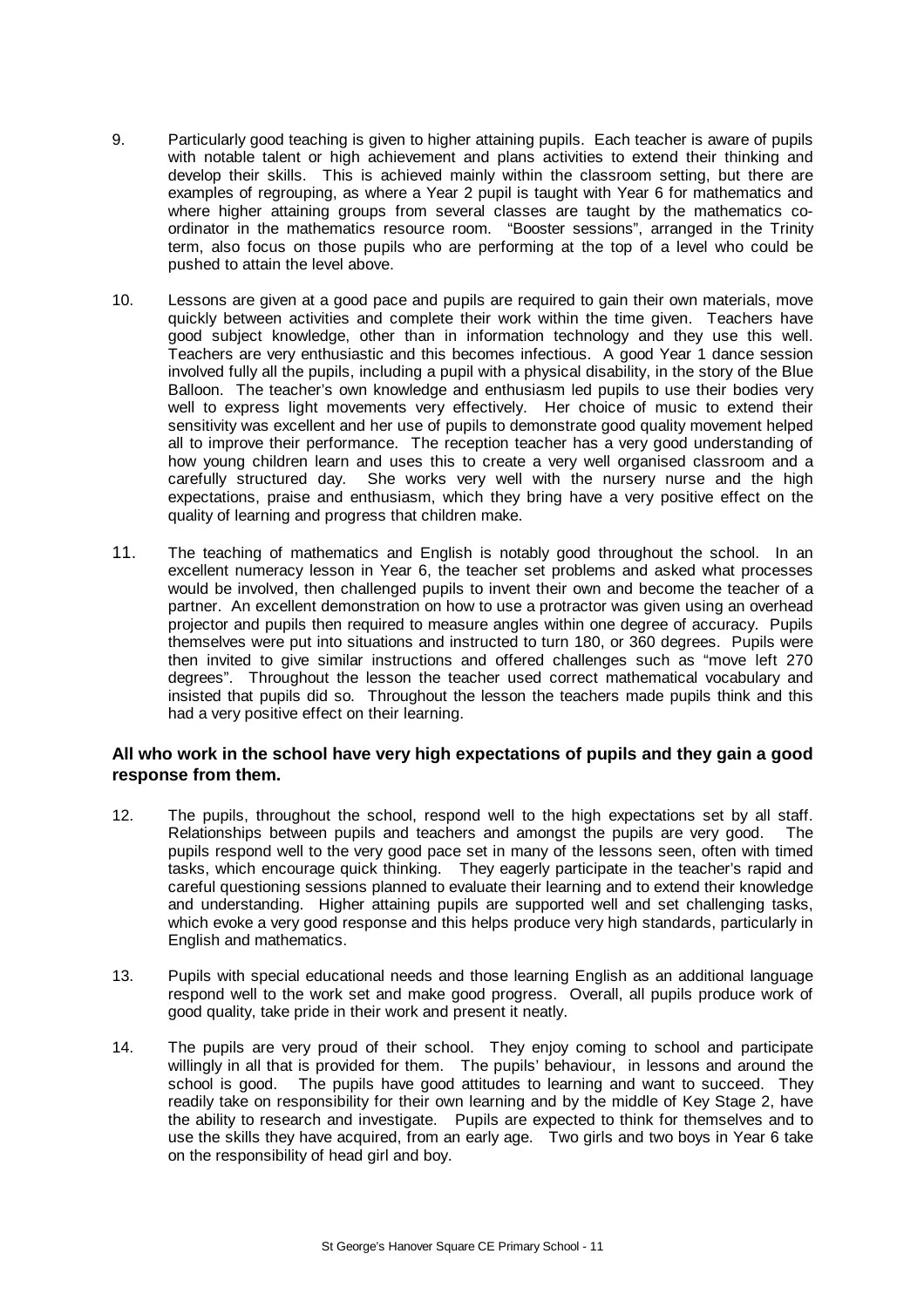This involves them in supporting the management and organisation of the lower and upper school. A school council is in the process of being formed and elections are taking place. This will support further the good teaching of citizenship that exists in the school.

15. The school uses a good variety of strategies to encourage good behaviour and personal development. The "Mention Book" records the pupils' achievements, both academic and personal and highlights are read from this in assembly. Badges are awarded for courtesy. All classes have drawn up rules, routines and procedures that are well known and understood by the pupils. Overall the pupils are hardworking and well behaved.

#### **There is a very good ethos in which pupils feel secure and valued and through which they gain traditional values.**

- 16. The school values its pupils and has established a very good ethos within which academic achievement and good relationships amongst pupils and between pupils and adults, can flourish. The atmosphere in the school reflects it's Christian foundation and each pupil is seen as unique.
- 17. The school knows its pupils well and provides a caring and supportive environment. Academic and personal development are monitored effectively. Good support is provided for pupils assessed as having special educational needs and this enables them to take part in the full curriculum and make good progress. Similarly, the talents and skills of higher achieving pupils are recognised and developed. The emphasis on social and moral teaching underpins strong traditional values, which are shared throughout the school and fully supported by parents and the local community. Many parents choose the school for these values and several stated that these values remained with their children throughout their schooling and beyond.

#### **WHAT COULD BE IMPROVED**

#### **Teaching and use of information technology throughout the school**

- 18. Standards in information technology are below what is expected nationally at the end of Key Stage 1and Key Stage 2. This is because the full National Curriculum is not taught, teachers are not sufficiently confident in using computers and information technology is not an integral part of learning.
- 19. The school is aware of these shortcomings and has identified the use of computers as a focus for development. A good start has been made in that a computer suite has been created, with sufficient networked computers for whole class use. The school has successfully bid for funds from the National Grid for Learning. As yet, teachers have not received training to boost their confidence, improve their skills and see how to use information technology in most subjects. A newly appointed co-ordinator for the subject is adapting national schemes of work to meet the needs of the school. Software resources to support this scheme of work will need to be purchased.
- 20. There are areas of strength to build on. All pupils already have their own "floppy discs" and are taught to save their work. Where direct teaching is given, as in a Year 6 session in the computer suite jointly taught by the information technology teacher and the Year 6 teacher, the quality of teaching is good. The school has developed the teaching of mathematics through the curriculum co-ordinator having non contact time and working alongside other teachers and see this pattern as useful in developing work in the use of computers. Many pupils have computers at home and have well-developed keyboard and mouse control skills.
- 21. Modern technology is not used widely in the day-to-day running of the school, for instance in library cataloguing, or in the keeping of registers and pupils do not see the advantages of this technology around them. There are no clubs to extend computer use, or provide access for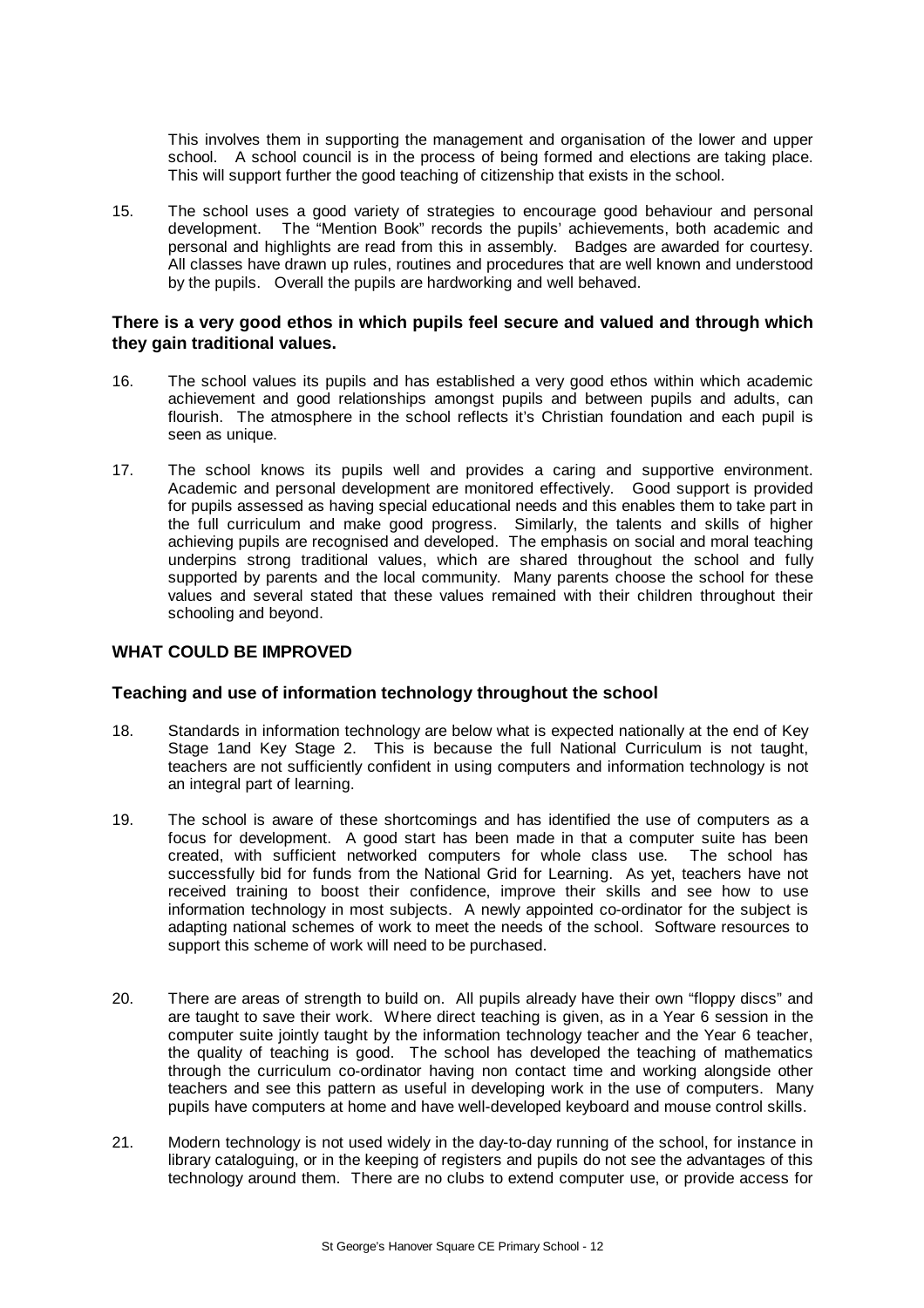those without them at home.

#### **Organisation of the teaching of science so that pupils reach their potential.**

- 22. The results of the 1999 national tests in science at the end of Key Stage 2 were above the national average and pupils' attainment was close to the average in comparison with similar schools. However, these results indicated a lower level of performance than in English and mathematics, where the comparable results were well above the national average and in comparison with similar schools. The schools' analysis of the results and monitoring of the teaching and learning suggested two main reasons for this: the lack of pupils' knowledge and understanding of technical vocabulary and the recall of previous learning, in particular experimental and investigative science. To achieve improvements in these areas teachers are incorporating in their planning the regular recall of previous learning, with an emphasis on the meaning of specific science vocabulary, planning challenging tasks at all levels of attainment and setting homework. Teachers are beginning to assess pupils' abilities to set up their own investigations on a regular basis.
- 23. The monitoring of the teaching and learning in science is too general and does not examine how effectively the subject is taught. There is evidence of some good practice throughout the school, but this is not shared sufficiently. For example, the second of two short weekly science lessons in one year group was planned to reinforce the learning objectives of the previous lesson. The pupils enjoyed the timed tasks which included a questions and answer session, a short task working from a vocabulary sheet and a quiz at the end of the lesson as a means to assess the pupils' understanding of the functions of the heart as an organ of the body. In contrast, one untypical lesson was too long to sustain the pupils' concentration, poorly planned and the learning objectives unclear. The pupils were investigating magnetism. Using a newly introduced process sheet, they designed their own experiments to identify the most powerful magnets. Many pupils were unclear of the process and did not understand what was expected of them. Some finished early and moved around the class interrupting other pupils, others were noisy and insufficiently focused on the task. The pupils supported by the special needs support teacher made better progress than the rest of the class. In contrast, an excellent lesson, exploring the melting properties of different materials, was well supported by the teacher's enthusiasm and subject knowledge. The lesson was short, had good pace, lots of planned timed tasks and a wonderful series of experiments performed by the teacher with the pupils huddled around. This brought a spiritual dimension of awe and wonder to the lesson and a very good ethos for learning.
- 24. The co-ordinator monitors standards and assists and supports the teachers, some of whom lack confidence in teaching the subject. Teachers' plans are available for scrutiny but are not signed and dated by the co-ordinator. The co-ordinator has not observed teaching for some time. Currently, monitoring is not effectively evaluating the impact of teaching on pupils' progress and suggesting where some teaching needs to be refined.
- 25. An agreed structure to science lessons should bring a better consistency in approach. With more pace and rigour to the lessons, timed tasks and appropriate length, accompanied by the good strategies already being applied, the school is well placed to improve standards in science so that pupils reach their potential.

#### **WHAT SHOULD THE SCHOOL DO TO IMPROVE FURTHER?**

- 26. In order to raise standards further, the governors, headteacher and staff should now:
	- (1) Improve teachers' skills and confidence in using information technology, use the available computers in most subjects and teach the required curriculum for information and communication technology throughout the school;
	- (2) Raise standards in science in Key Stage 2 by ensuring that pupils use scientific vocabulary correctly and build in more revision sessions into the programme of learning.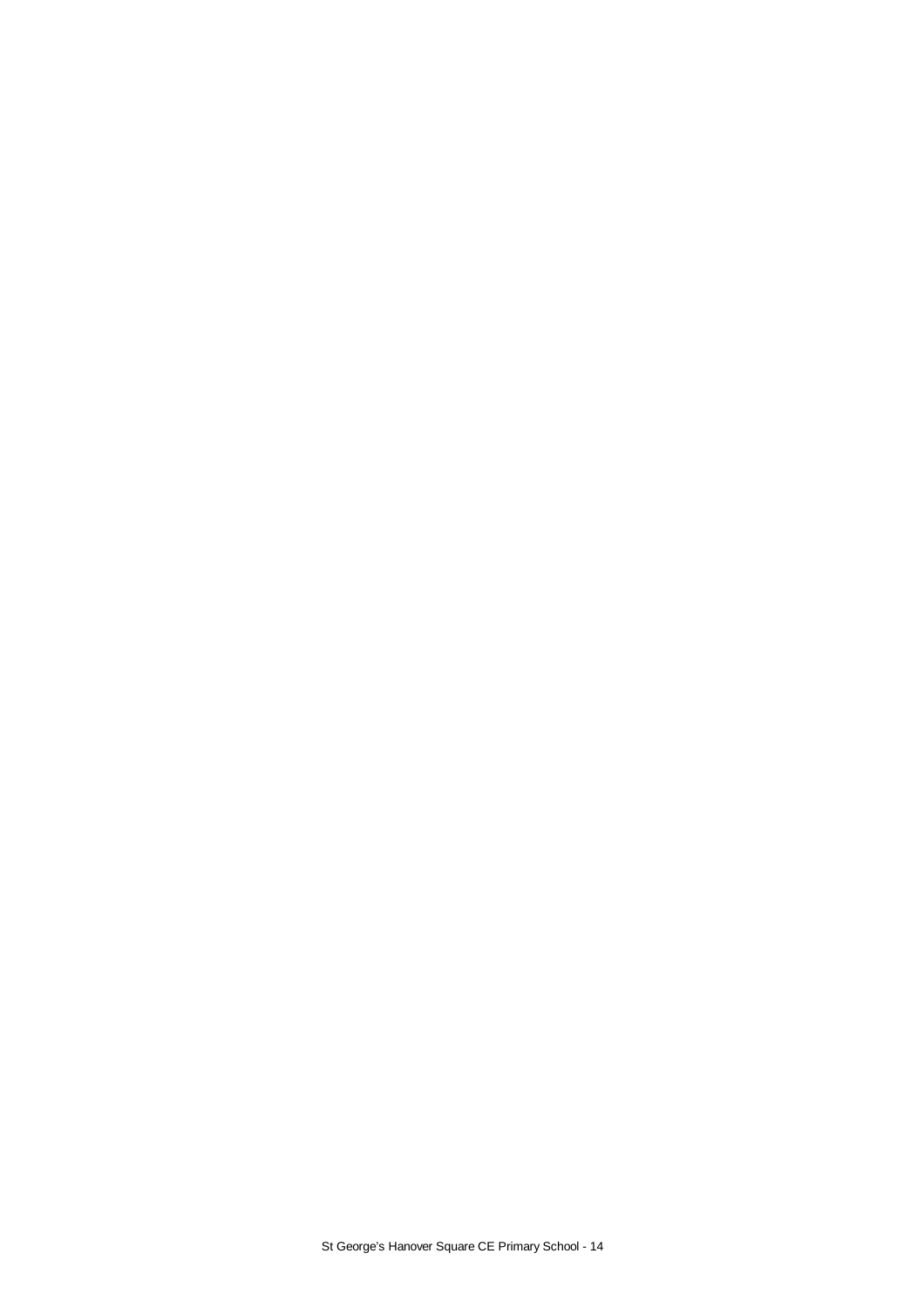# **PART C: SCHOOL DATA AND INDICATORS**

#### *Summary of the sources of evidence for the inspection*

Number of lessons observed

Number of discussions with staff, governors, other adults and pupils 8

#### *Summary of teaching observed during the inspection*

| Excellent | Very good | Good | Satisfactory | Unsatisfactory | Poor | Very Poor |
|-----------|-----------|------|--------------|----------------|------|-----------|
|           | ט ו       |      |              |                |      |           |

*The table gives the percentage of teaching observed in each of the seven categories used to make judgements about lessons.*

#### *Information about the school's pupils*

| Pupils on the school's roll                                      | $YR - Y6$ |
|------------------------------------------------------------------|-----------|
| Number of pupils on the school's roll (FTE for part-time pupils) | 182       |
| Number of full-time pupils eligible for free school meals        | 33        |

*FTE means full-time equivalent.*

| Special educational needs                                           | $YR - Y6$ |
|---------------------------------------------------------------------|-----------|
| Number of pupils with statements of special educational needs       |           |
| Number of pupils on the school's special educational needs register | 26        |

| English as an additional language                       | No of pupils |
|---------------------------------------------------------|--------------|
| Number of pupils with English as an additional language | 91           |

| Pupil mobility in the last school year                                       | No of pupils |
|------------------------------------------------------------------------------|--------------|
| Pupils who joined the school other than at the usual time of first admission | 16           |
| Pupils who left the school other than at the usual time of leaving           | 17           |

#### *Attendance*

#### **Authorised absence Unauthorised absence**

|                           | %   |                           | %   |
|---------------------------|-----|---------------------------|-----|
| School data               | 8.1 | School data               |     |
| National comparative data | 5.4 | National comparative data | 0.5 |

*Both tables give the percentage of half days (sessions) missed through absence for the latest complete reporting year.*

| 23 |  |
|----|--|
| 8  |  |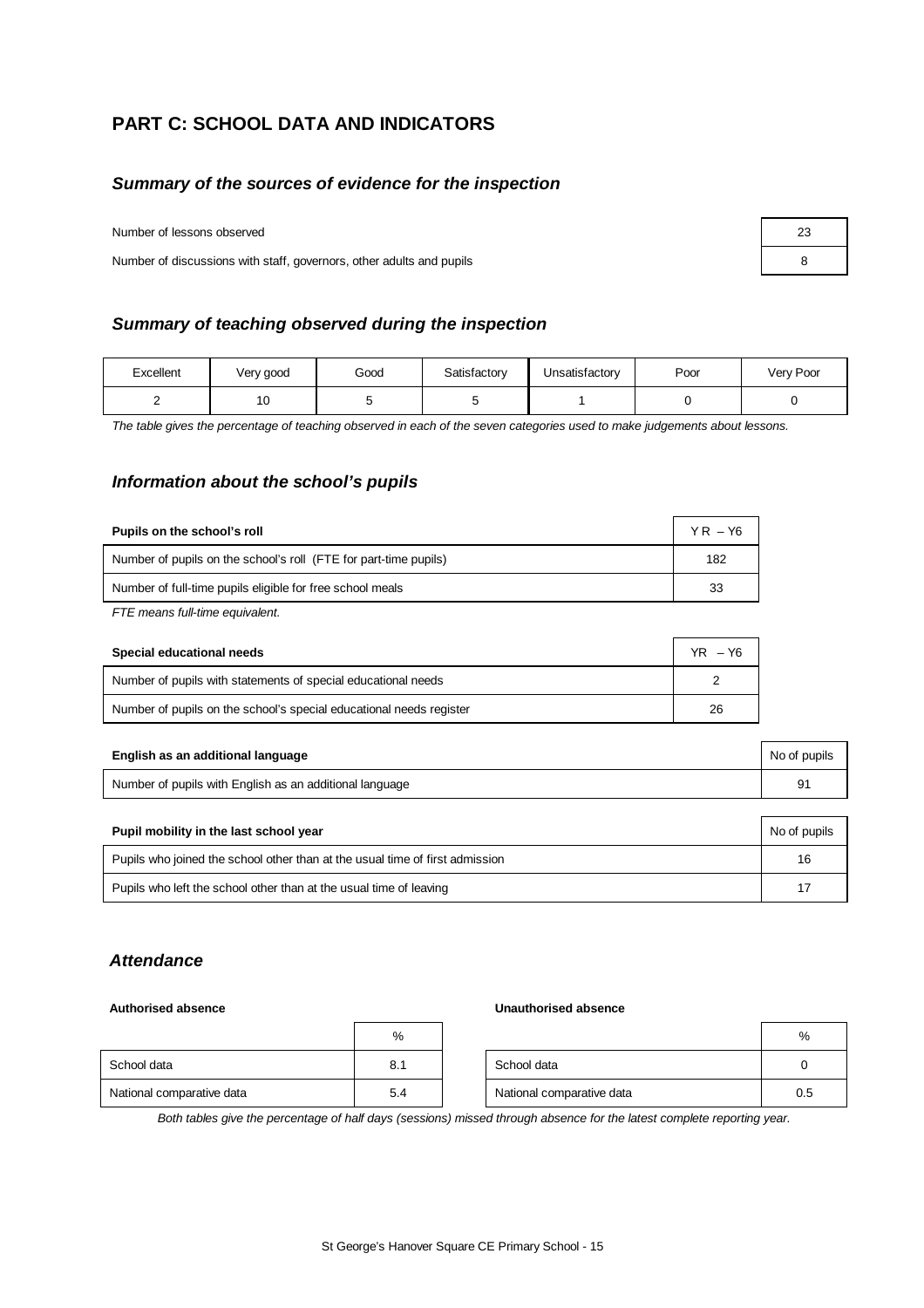# *Attainment at the end of Key Stage 1*

| 17 | 12                            |                                        |  |
|----|-------------------------------|----------------------------------------|--|
|    |                               | 29                                     |  |
|    |                               | <b>Mathematics</b>                     |  |
|    |                               |                                        |  |
| 16 |                               | 16                                     |  |
| 12 |                               | 12                                     |  |
| 28 |                               | 28                                     |  |
|    |                               | 97 [97]                                |  |
|    | 87 [84]                       |                                        |  |
|    |                               |                                        |  |
|    | Writing<br>97 [90]<br>83 [81] | <b>Mathamatica</b><br>P <sub>min</sub> |  |

| <b>Teachers' Assessments</b>                 |             | English | <b>Mathematics</b> | <b>Science</b> |
|----------------------------------------------|-------------|---------|--------------------|----------------|
|                                              | <b>Boys</b> | 16      | 16                 | 16             |
| Numbers of pupils at NC level 2<br>and above | Girls       | 12      | 12                 | 12             |
|                                              | Total       | 28      | 28                 | 28             |
| Percentage of pupils                         | School      | 97 [97] | 97 [97]            | 97 [97]        |
| at NC level 2 or above                       | National    | 82 [81] | 86 [85]            | 87 [86]        |

*Percentages in brackets refer to the year before the latest reporting year.*

## *Attainment at the end of Key Stage 2*

|                                                                                        |                    |                | Year           | <b>Boys</b> | Girls   | Total   |
|----------------------------------------------------------------------------------------|--------------------|----------------|----------------|-------------|---------|---------|
| Number of registered pupils in final year of Key Stage 2 for the latest reporting year | 1999               | 10             | 18             | 28          |         |         |
| <b>National Curriculum Test/Task Results</b>                                           | <b>Mathematics</b> |                | <b>Science</b> |             |         |         |
|                                                                                        |                    | <b>English</b> |                |             |         |         |
| Numbers of pupils at NC level 4<br>and above                                           | <b>Boys</b>        | 9              | 9              |             |         |         |
|                                                                                        | Girls              | 18             |                | 17          |         | 16      |
|                                                                                        | Total              | 27             | 26<br>23       |             |         |         |
| Percentage of pupils                                                                   | School             | 96 [87]        |                | 93 [80]     |         | 82 [83] |
| at NC level 4 or above                                                                 | National           | 70 [65]        |                | 69 [59]     | 78 [71] |         |

| <b>Teachers' Assessments</b>                   |             | <b>English</b> | <b>Mathematics</b> | <b>Science</b> |
|------------------------------------------------|-------------|----------------|--------------------|----------------|
| Numbers of pupils at NC level 4<br>and above   | <b>Boys</b> | 9              |                    |                |
|                                                | Girls       | 18             | 17                 | 17             |
|                                                | Total       | 27             | 24                 | 24             |
| Percentage of pupils<br>at NC level 4 or above | School      | 96 [87]        | 86 [80]            | 86 [83]        |
|                                                | National    | 68 [65]        | 69 [65]            | 75 [71]        |

*Percentages in brackets refer to the year before the latest reporting year.*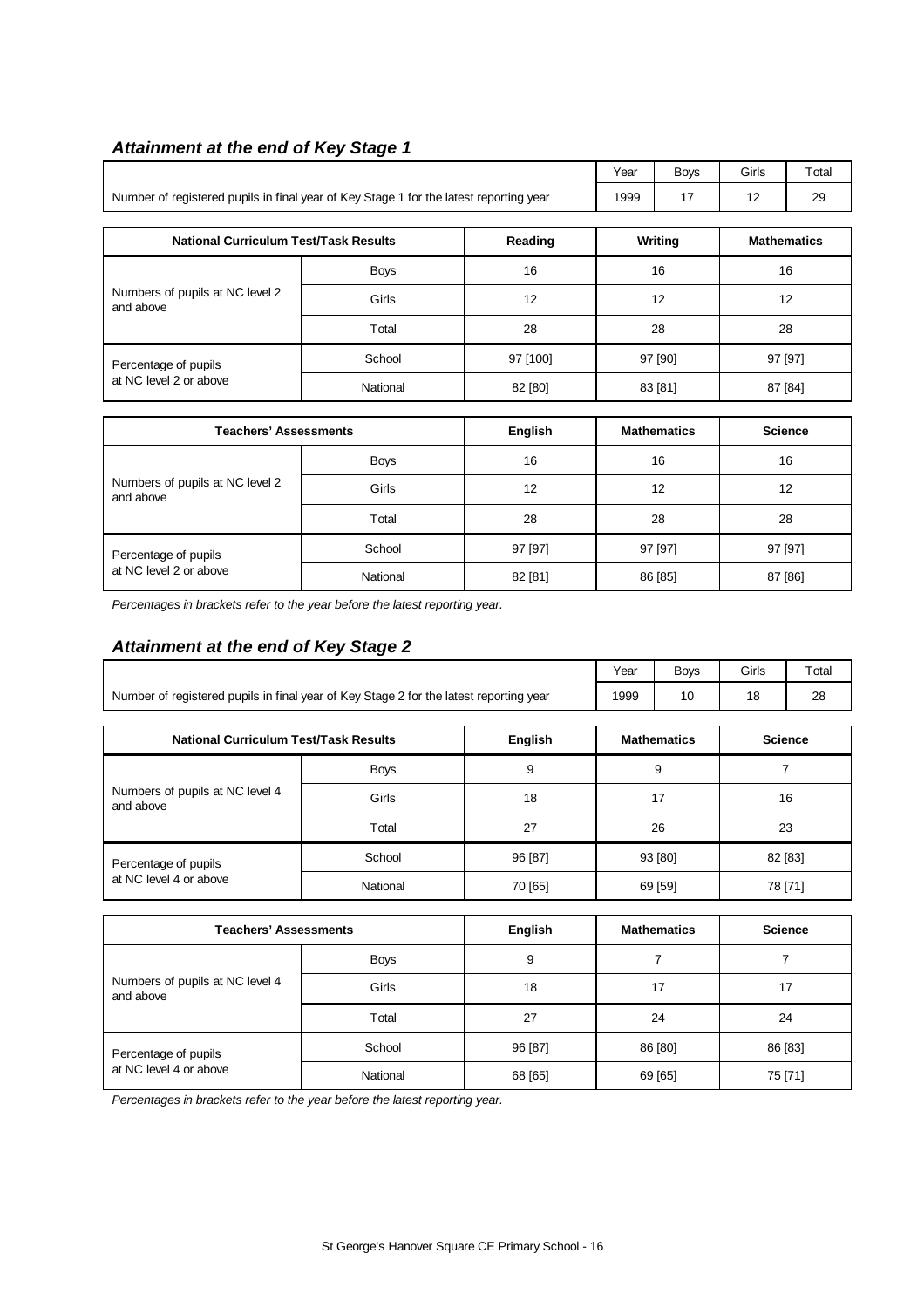|                                 | No of pupils |             |                              | Fixed period | Perma |
|---------------------------------|--------------|-------------|------------------------------|--------------|-------|
| Black - Caribbean heritage      | 17           |             | Black - Caribbean heritage   | 0            | 0     |
| Black - African heritage        | 13           |             | Black - African heritage     | $\Omega$     | 0     |
| $Black - other$                 |              |             | $Black - other$              | 0            | 0     |
| Indian                          | 5            | Indian      |                              | $\Omega$     | 0     |
| Pakistani                       | 4            | Pakistani   |                              | 0            | 0     |
| Bangladeshi                     | $\Omega$     | Bangladeshi |                              | 0            | 0     |
| Chinese                         | 3            | Chinese     |                              | $\Omega$     | 0     |
| White                           | 96           | White       |                              | $\Omega$     | 0     |
| Any other minority ethnic group | 28           |             | Other minority ethnic groups | 0            | 0     |

*This table refers to pupils of compulsory school age only. This table gives the number of exclusions of pupils of*

#### **Qualified teachers and classes: YR– Y6**

| Total number of qualified teachers (FTE) | 10   | Financial year | 1998/ |
|------------------------------------------|------|----------------|-------|
| Number of pupils per qualified teacher   | 18.2 |                |       |
| Average class size                       | 24.4 |                |       |

#### Education support staff:  $Y R - Y 6$

| Total number of education support staff |    | Expenditure per pupil                      | 2377 |
|-----------------------------------------|----|--------------------------------------------|------|
| Total aggregate hours worked per week   | 95 | Balance brought forward from previous year | 198  |

## *Ethnic background of pupils Exclusions in the last school year*

| No of pupils |                              | Fixed period | Permanent |
|--------------|------------------------------|--------------|-----------|
| 17           | Black - Caribbean heritage   | 0            |           |
| 13           | Black - African heritage     | $\Omega$     | 0         |
|              | $Black - other$              | 0            | 0         |
| 5            | Indian                       | 0            |           |
| 4            | Pakistani                    | $\Omega$     | 0         |
| ი            | Bangladeshi                  | $\Omega$     |           |
| 3            | Chinese                      | $\Omega$     | 0         |
| 96           | White                        | 0            | 0         |
| 28           | Other minority ethnic groups | 0            | O         |

*compulsory school age, which may be different from the number of pupils excluded.*

## *Teachers and classes Financial information*

| $\sqrt{2}$<br>`QQR/1<br>10<br>⊺otal<br>I number of qualified teachers<br>vear<br>Financial<br>$1 - 1 -$<br>57 | 1993 |
|---------------------------------------------------------------------------------------------------------------|------|
|---------------------------------------------------------------------------------------------------------------|------|

| Average class size                      | 24.4 |  |                                            | £      |
|-----------------------------------------|------|--|--------------------------------------------|--------|
|                                         |      |  | Total income                               | 442097 |
| Education support staff: $Y R - Y 6$    |      |  | Total expenditure                          | 389392 |
| Total number of education support staff | 5    |  | Expenditure per pupil                      | 2377   |
| Total aggregate hours worked per week   | 95   |  | Balance brought forward from previous year | 1988   |
|                                         |      |  | Balance carried forward to next year       | 54693  |